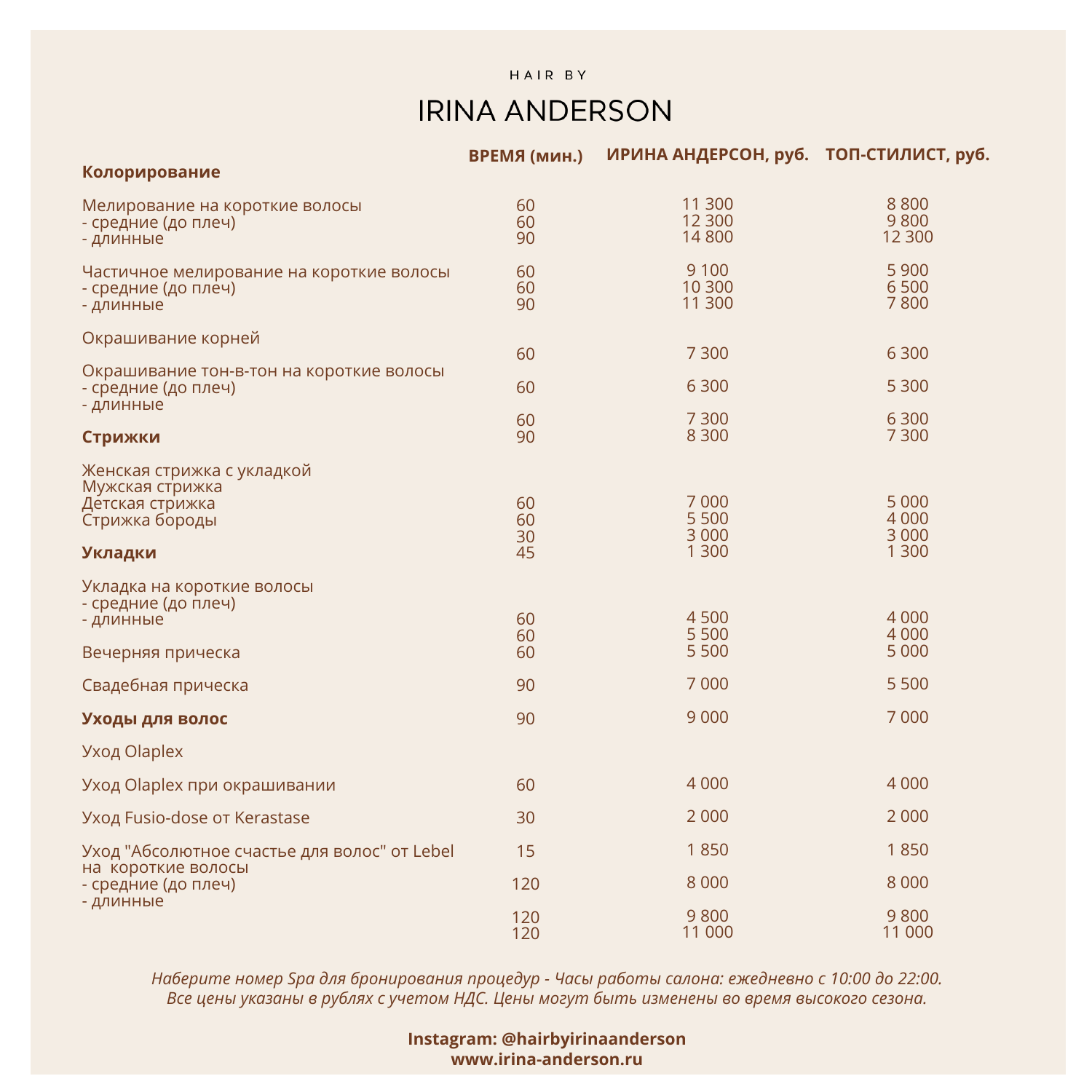## **IRINA ANDERSON**

|                                                                                               | TIME (min.)          | <b>IRINA ANDERSON, RUB</b>           | <b>TOP STYLIST, RUB</b>                |
|-----------------------------------------------------------------------------------------------|----------------------|--------------------------------------|----------------------------------------|
| <b>Coloring</b>                                                                               |                      |                                      |                                        |
| Highlights / Short Hair /<br>- Medium<br>- Long                                               | 60<br>60<br>90       | 11 300<br>12 300<br>14 800           | 8800<br>9800<br>12 300                 |
| Highlights 1/2 Head / Short Hair /<br>- Medium<br>- Long                                      | 60<br>60<br>90       | 9 1 0 0<br>10 300<br>11 300          | 5 9 0 0<br>6 500<br>7800               |
| Color correction                                                                              | 60                   | 7 300                                | 6 3 0 0                                |
| Coloring / SHORT Hair /<br>- MEDIUM<br>- Long                                                 | 60<br>60<br>90       | 6 3 0 0<br>7 300<br>8 3 0 0          | 5 3 0 0<br>6 3 0 0<br>7 3 0 0          |
| <b>Haircuts</b>                                                                               |                      |                                      |                                        |
| Ladies Cut & Blow Dry<br>Mens Cut & Blow Dry<br><b>Childrens Cut</b><br><b>Beard Grooming</b> | 60<br>60<br>30<br>45 | 7 0 0 0<br>5 500<br>3 0 0 0<br>1 300 | 5 0 0 0<br>4 0 0 0<br>3 0 0 0<br>1 300 |
| <b>Styling</b>                                                                                |                      |                                      |                                        |
| <b>Blow Dry Short Hair</b><br>- Medium<br>- Long                                              | 60<br>60<br>60       | 4 500<br>5 500<br>5 500              | 4 0 0 0<br>4 0 0 0<br>5 0 0 0          |
| <b>Evening Hair Up</b>                                                                        | 90                   | 7 0 0 0                              | 5 5 0 0                                |
| <b>Wedding Hair Up</b>                                                                        | 90                   | 9 0 0 0                              | 7 0 0 0                                |
| <b>Treatments</b>                                                                             |                      |                                      |                                        |
| Olaplex treatment                                                                             | 60                   | 4 0 0 0                              | 4 0 0 0                                |
| Olaplex after coloring                                                                        | 30                   | 2 0 0 0                              | 2 0 0 0                                |
| Fusio-dose by Kerastase                                                                       | 15                   | 1850                                 | 1850                                   |
| Infinity Aurum by Lebel Short Hair<br>- Medium<br>- Long                                      | 120<br>120<br>120    | 8 0 0 0<br>9800<br>11 000            | 8 0 0 0<br>9800<br>11 000              |

*Dial the Spa for Reservations - Open from 9 am to 11 pm daily. All prices are quoted in Rubles and include VAT. Rates are subject to change during the high season.*

> **Instagram: @hairbyirinaanderson www.irina-anderson.ru**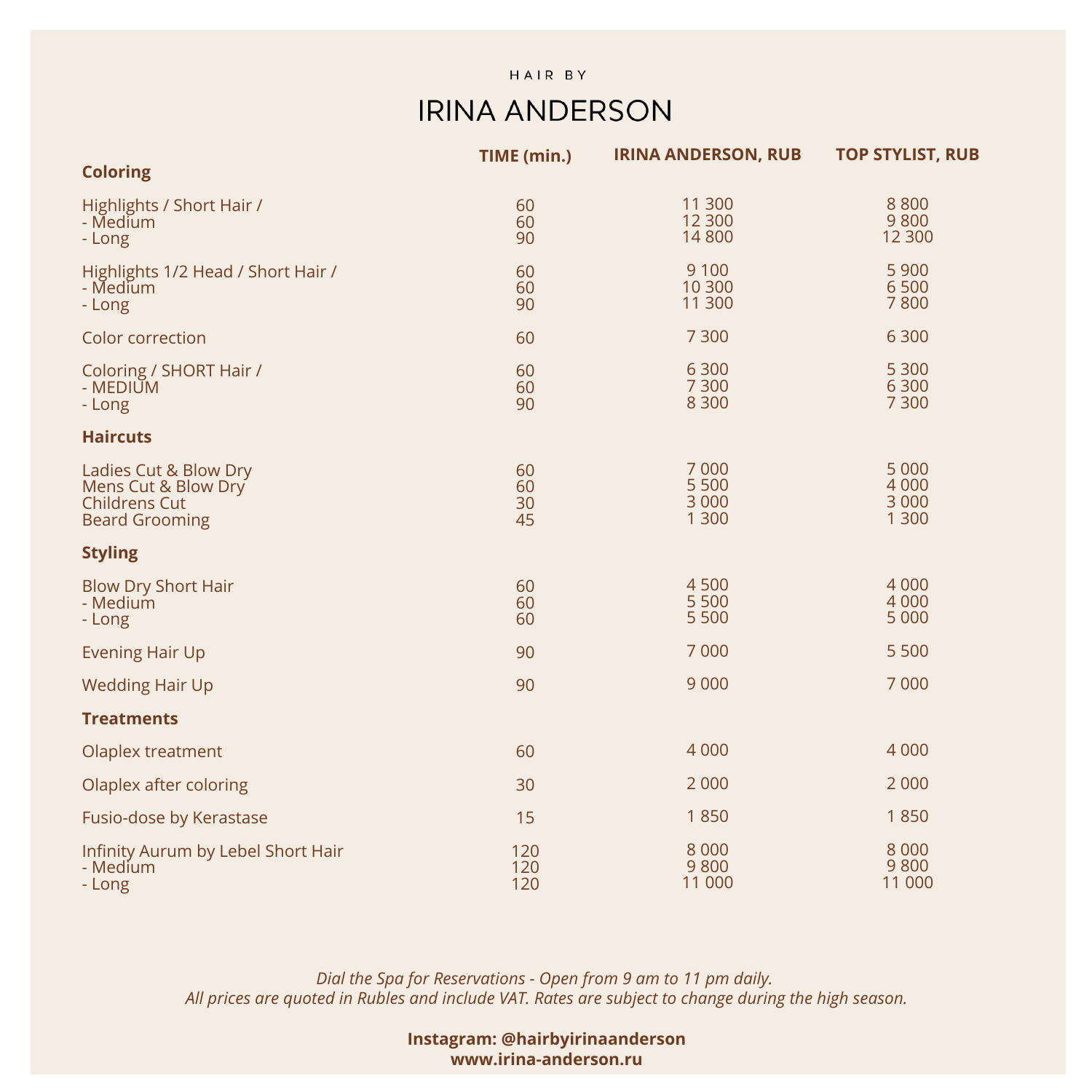# **IRINA ANDERSON**

|                                  | ВРЕМЯ (мин.) | стоимость, руб. |
|----------------------------------|--------------|-----------------|
| <b>MAKE-UP &amp; BROW BAR</b>    |              |                 |
| Коррекция бровей                 | 30           | 1100            |
| Коррекция бровей нитью (тридинг) | 30           | 1500            |
| Окрашивание бровей               | 30           | 1300            |
| Окрашивание бровей хной          | 30           | 1500            |
| Окрашивание ресниц               | 30           | 1500            |
| Экспресс-макияж                  | 30           | 2500            |
| Дневной макияж                   | 60           | 3500            |
| Вечерний макияж                  | 60           | 4500            |
| Свадебный макияж                 | 90           | 6000            |
|                                  |              |                 |
| <b>НОГТЕВОЙ СЕРВИС</b>           |              |                 |
| Экспресс-маникюр                 | 30           | 2000            |
| Маникюр                          | 60           | 3000            |
| Маникюр с покрытием лаком        | 90           | 3500            |
| Маникюр с покрытием гель-лаком   | 90           | 4500            |
| Мужской маникюр                  | 60           | 3000            |
| <b>Укрепление ногтей IBX</b>     | 60           | 1200            |
| Укрепление ногтей Masura         | 30           | 1500            |
| Пилинг рук                       | 15           | 800             |
| Покрытие лаком                   | 30           | 800             |
| Покрытие гель-лаком              | 30           | 1800            |
| Снятие покрытия гель-лаком       | 20           | 500             |

Наберите номер Ѕра для бронирования процедур - Часы работы салона: ежедневно с 10:00 до 22:00. <sup>В</sup> Все цены указаны в рублях с учетом НДС. Цены могут быть изменены во время высокого сезона.

> **Instagram: @hairbyirinaanderson www.irina-anderson.ru**